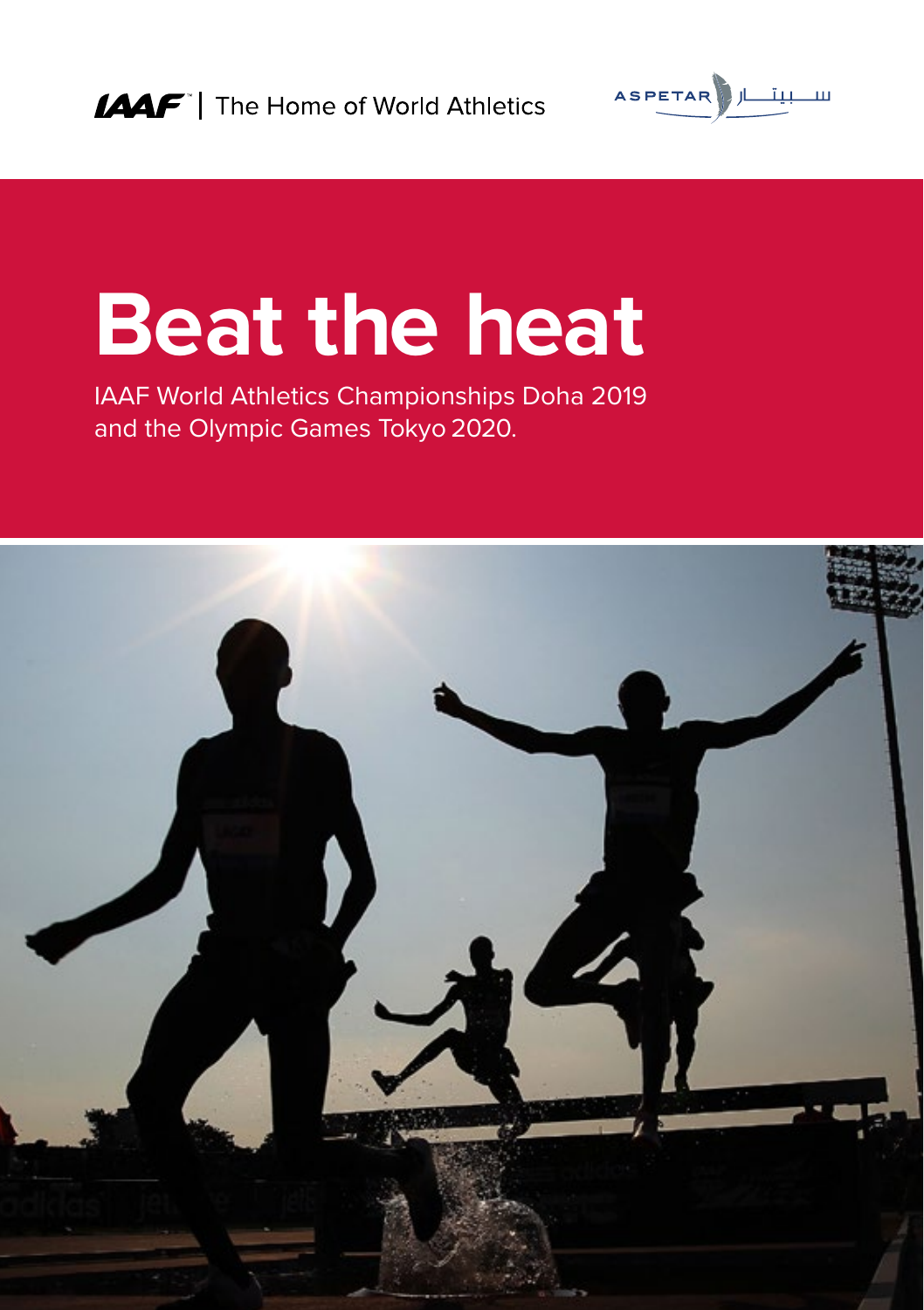### **Are you ready? Give me five!**

#### **Are you prepared to compete in 10,000m or longer events in the heat?**

| 2 weeks of heat acclimatisation/acclimation | $+4$ points |
|---------------------------------------------|-------------|
| 1 week of heat acclimatisation/acclimation  | + 3 points  |
| Coming from a warm country                  | + 3 points  |
| Hydration plan                              | + 2 points  |
| Pre-cooling                                 | +1 points   |
| Per (during)-cooling                        | +1 points   |
| Clothing limiting sweat evaporation         | $-1$ points |
| Previous history of heat illness            | $-1$ points |

#### **Score at least** 5 points **on the above list!**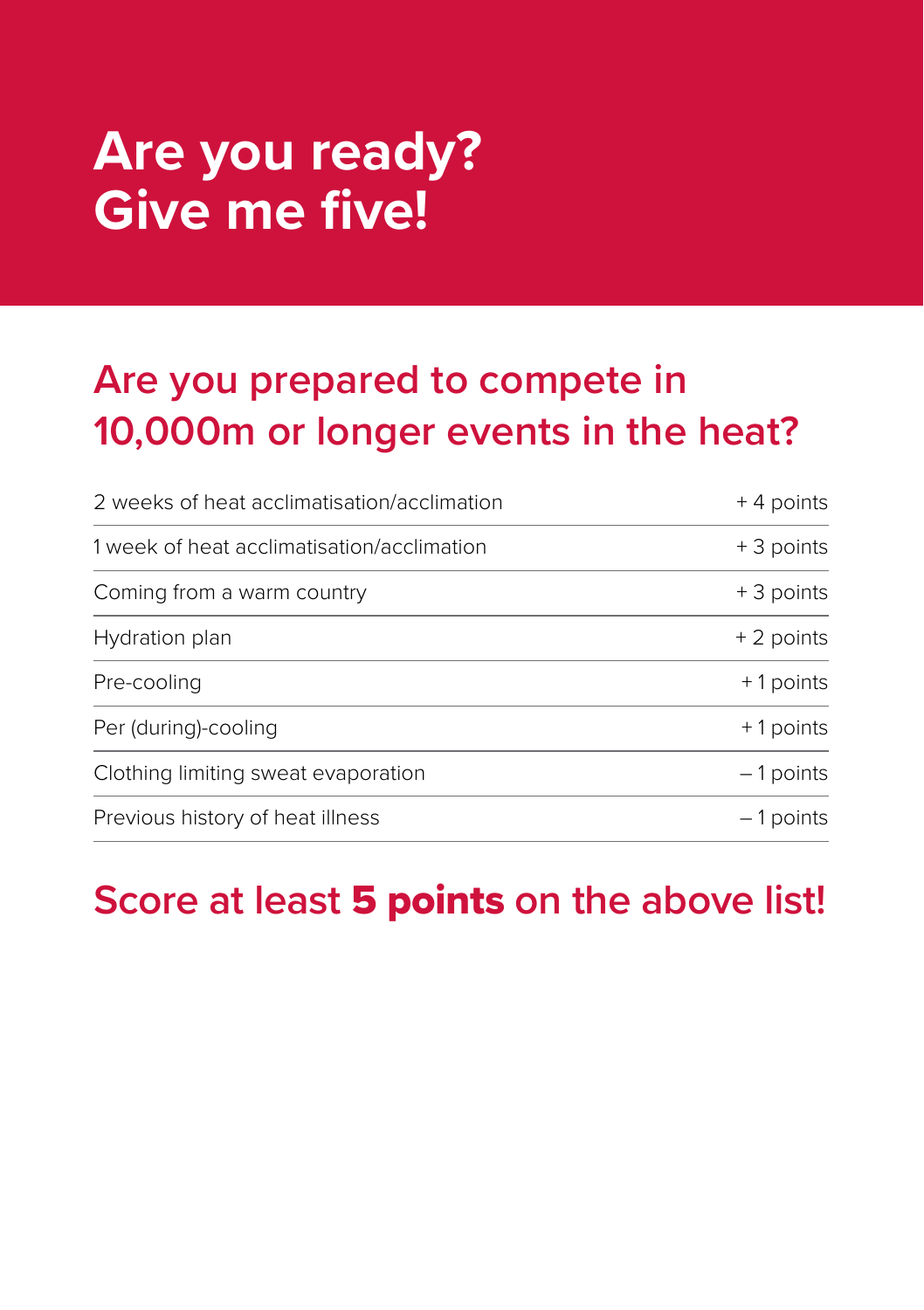### **Beat the heat**

Racinais S, Périard JD, Alonso JM, Adami PE, Bermon S. ASPETAR (Qatar) / UCRISE (Australia) / IAAF (Monaco)

#### **The 17th IAAF World Championships Doha, Qatar 2019 (27/09-06/10) and the Games of the XXXII Olympiad, Tokyo 2020 (24/07-09/08) will take place under hot and potentially humid environmental conditions.**

These hot and humid ambient conditions limit heat dissipation capacity during exercise, thus impairing endurance performance and increasing the risk of exertional heat. The detrimental effects of these illnesses can be reduced with the adoption of counter measures such as heat acclimation. This document addresses some Frequently Asked Questions regarding athletic events under heat stress and provides recommendations to optimise performance and reduce the risk of heat illness.



#### **Doha 2019 estimated environmental conditions**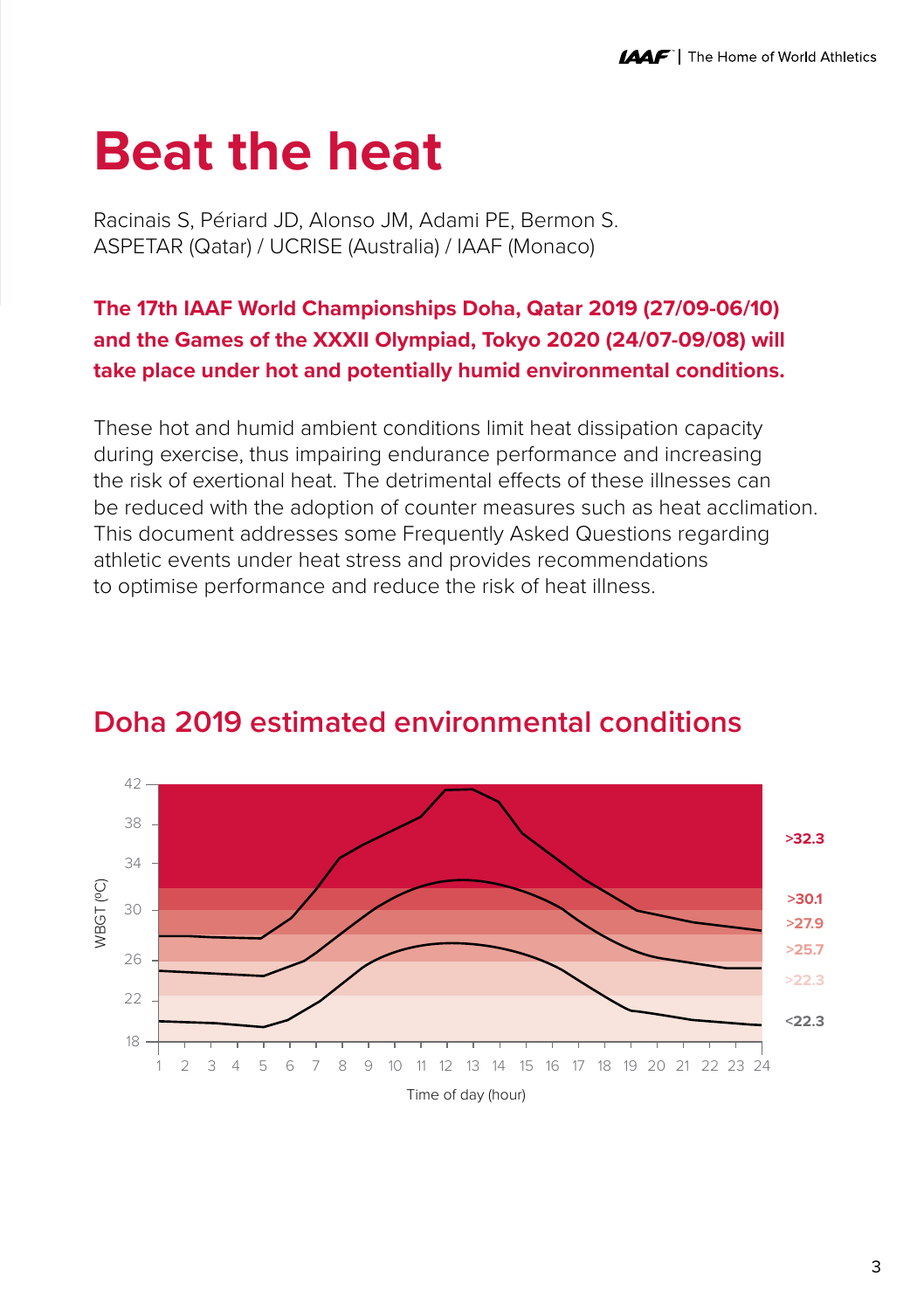### **How do we maintain our temperature?**

The environmental conditions during sporting events are generally estimated with the Wet-Bulb-Globe-Temperature (WBGT) index. The WBGT is calculated from the dry (standard thermometer) temperature, the wet-bulb temperature (indicative of the true capacity of the air to evaporate water according to its relative humidity and air velocity) and the solar radiation (globe temperature). Core body temperature in humans hovers around 37°C, while muscle temperature sits at "35°C and skin temperature at ~31ºC when resting in temperate environmental conditions. **When running or race-walking, muscle contractions produce a considerable amount of heat, inducing a large increase in muscle temperature,1 which drives an increase in core body temperature.2**

The heat produced is dissipated to the environment via the skin through sensible (i.e. convection and radiation) and insensible evaporation heat loss pathways $3$ . However, in hot ambient condition, the gradient between skin and environmental temperature is minimal, possibly even negative, such that heat dissipation occurs mainly through sweat evaporation.

# **The athlete's**

(main avenue for heat dissipation in exercising human)

Metabolic production

(¼ of the energy is transformed in mechanical work, 3/4 is heat)

### **thermal environment Sweat evaporation**



(direct and reflected on the ground or any other surface)

(minimal heat loss by radiation from the body)



Convection

(requires air flow at a lower temperature than the skin)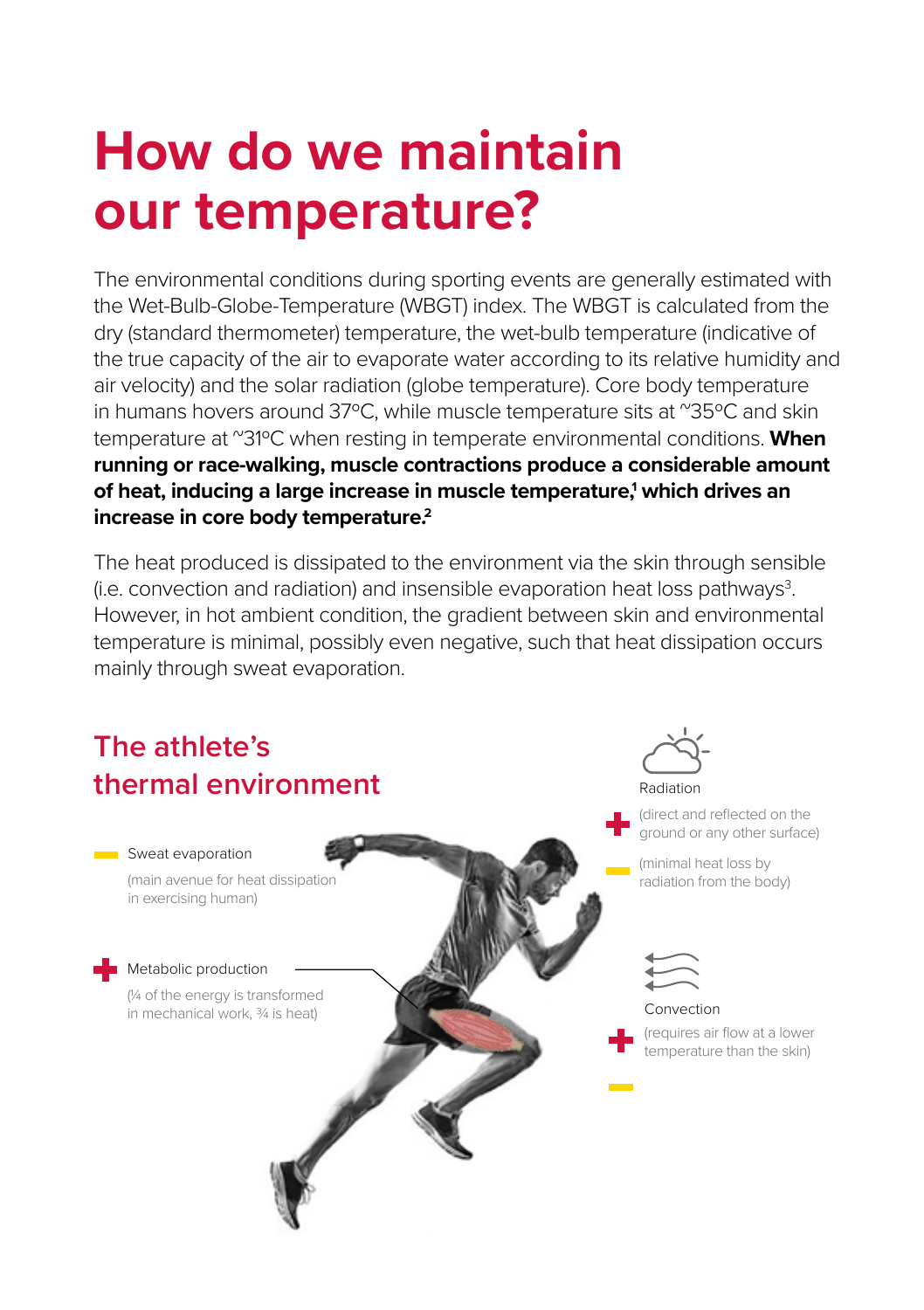### **How does that affect performance?**



#### **The effect of temperature on running performance10**

An increase in muscle temperature (e.g. through warm-up) has several benefits for explosive athletic performance such as sprints, jumps or throws<sup>4</sup>. However, preventing an excessive rise in core body temperature during prolonged exercise requires transferring metabolic heat from the working muscles and core, to the skin and then onto the environment.

This necessitates an increase in skin blood flow<sup>5</sup> and sweating<sup>6</sup>. These increases are larger in hot and humid conditions due to the lower capacity of the skin to dissipate metabolic heat in the surrounding environment.

This causes a rise in cardiovascular strain<sup>7,8</sup>, which in turn leads to a reduction in absolute work rate (e.g. speed) in order for relative exercise intensity to be maintained<sup>9</sup>.

In summary, hot ambient conditions may benefit explosive events, but progressively impairs longer duration events<sup>10</sup>.

 $\frac{1}{2}$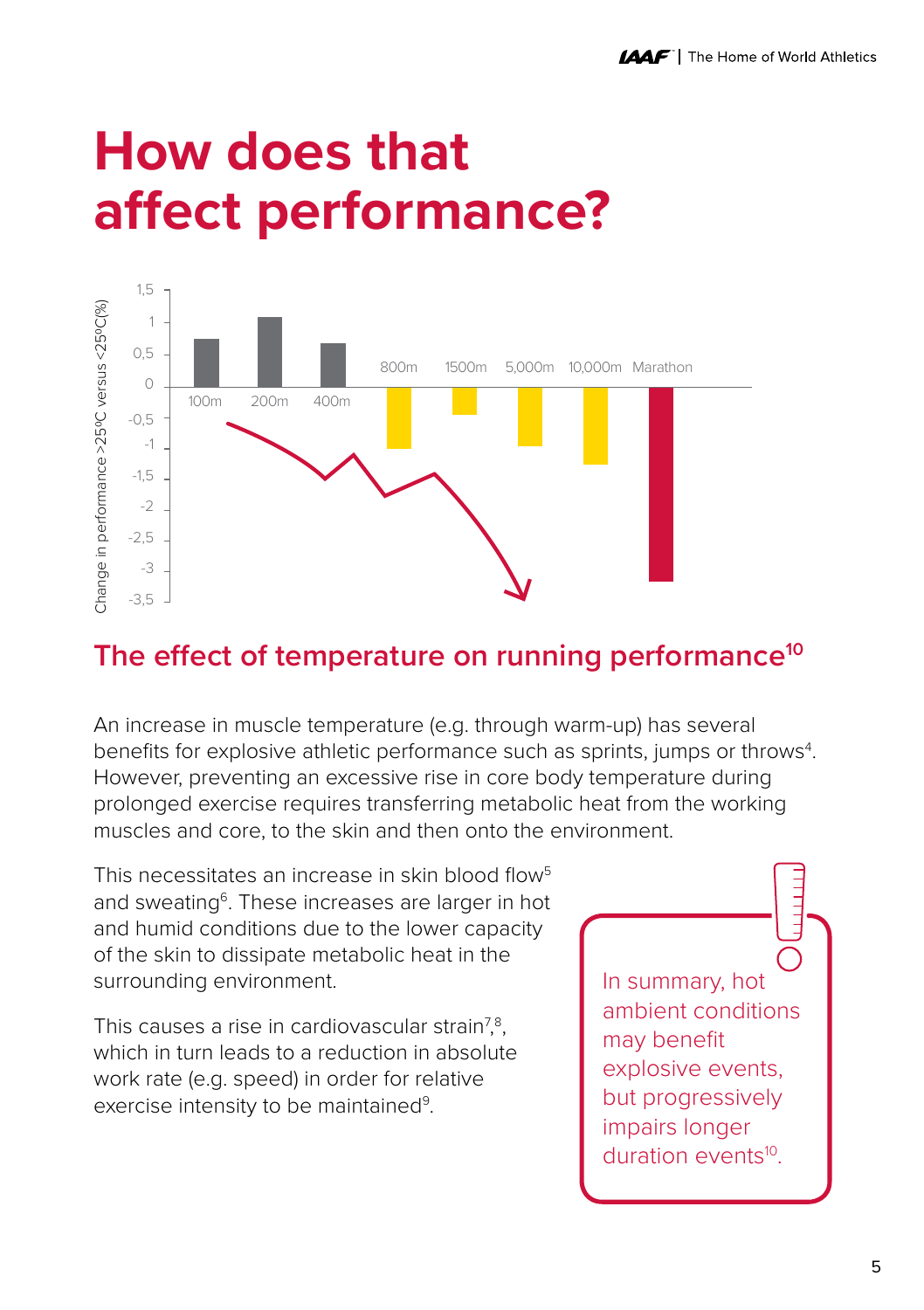### **What temperature does our body reach?**

Body temperature increases after a few minutes of exercise<sup>2</sup>. If the heat dissipation capacities of the thermal environment (air temperature, radiant temperature, humidity, air velocity) and the athlete's heat loss pathways (acclimation, sweat rate, clothing) can compensate for the metabolic heat generated (intensity), core temperature will plateau.

However, if the heat stress is not compensable for a given work rate, core temperature will keep rising and an equilibrium may only be attained by decreasing heat production (e.g. speed).

**Depending on intensity and duration, a plateau may occur anywhere around ~38.5-39ºC when exercising in temperate environments. However, some athletes may reach core body temperatures above 41ºC when competing in hot ambient conditions.11**



**Maximal body core temperature when competing in the heat** 

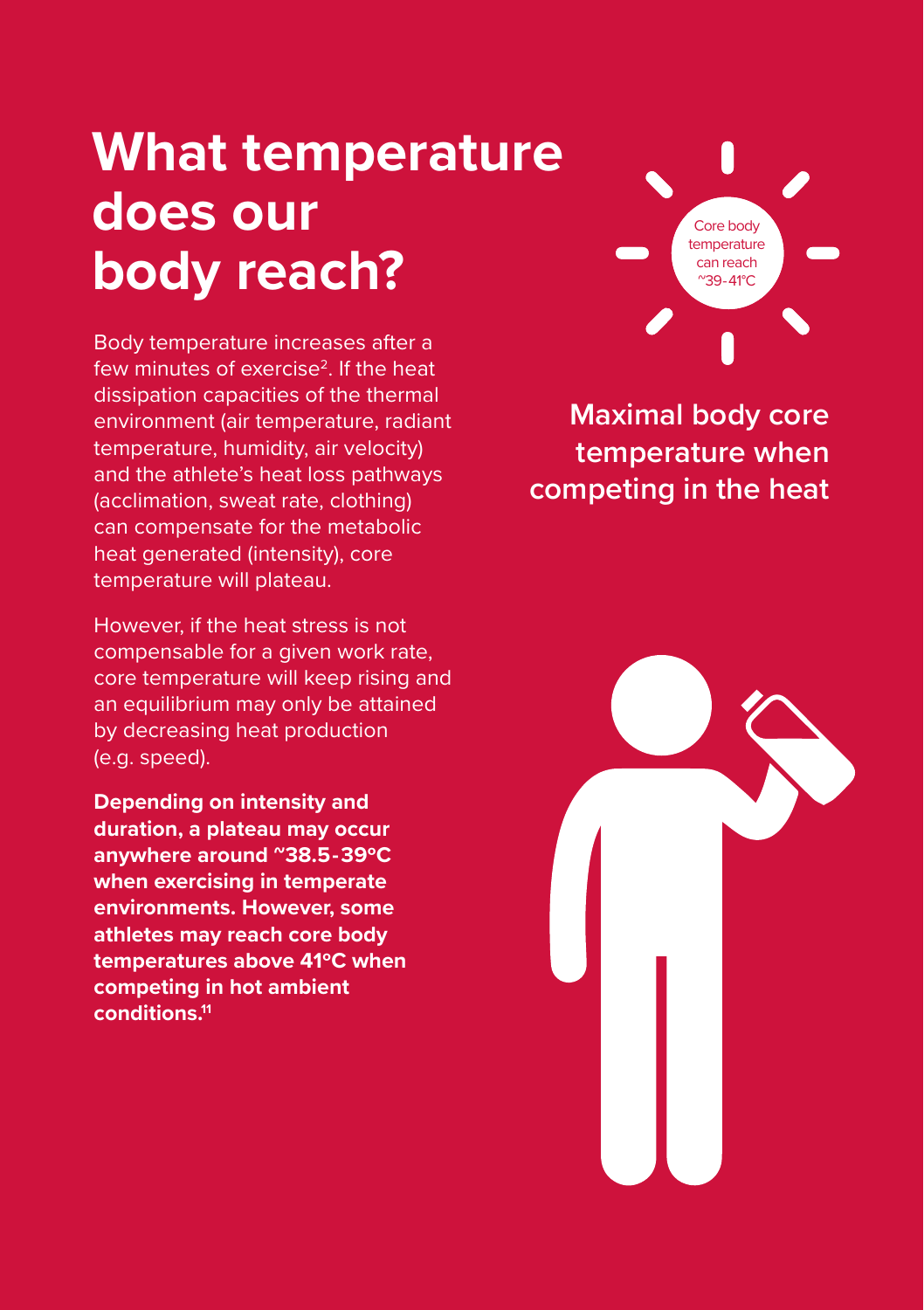### **How to best prepare to compete in the heat?**

**The best way to prepare for competing in the heat is to train in the heat (heat acclimatise). This is achieved via repeated exercise-heat exposures that increase body core and skin temperatures, as well as inducing significant sweating.12**

The number of days required to achieve optimal acclimatisation varies but most adaptations develop within 7-10 days, with 14 days being optimal. It is thus recommended to train in a similar environment to the one in which competition will occur 2 weeks prior to competing in hot and/or humid conditions. Conducting an initial heat acclimatisation camp several weeks before the target event may increase the speed at which adaptations occurs in a follow-up pre-competition camp.<sup>13</sup> The most visible adaptations of the body to repeated training in the heat include; an increased sweat rate, a decreased heart rate at a given intensity, a better retention of electrolytes, and a decreased body core temperature.

#### **Adaptations to repeated training in the heat for un-acclimatised athletes13**

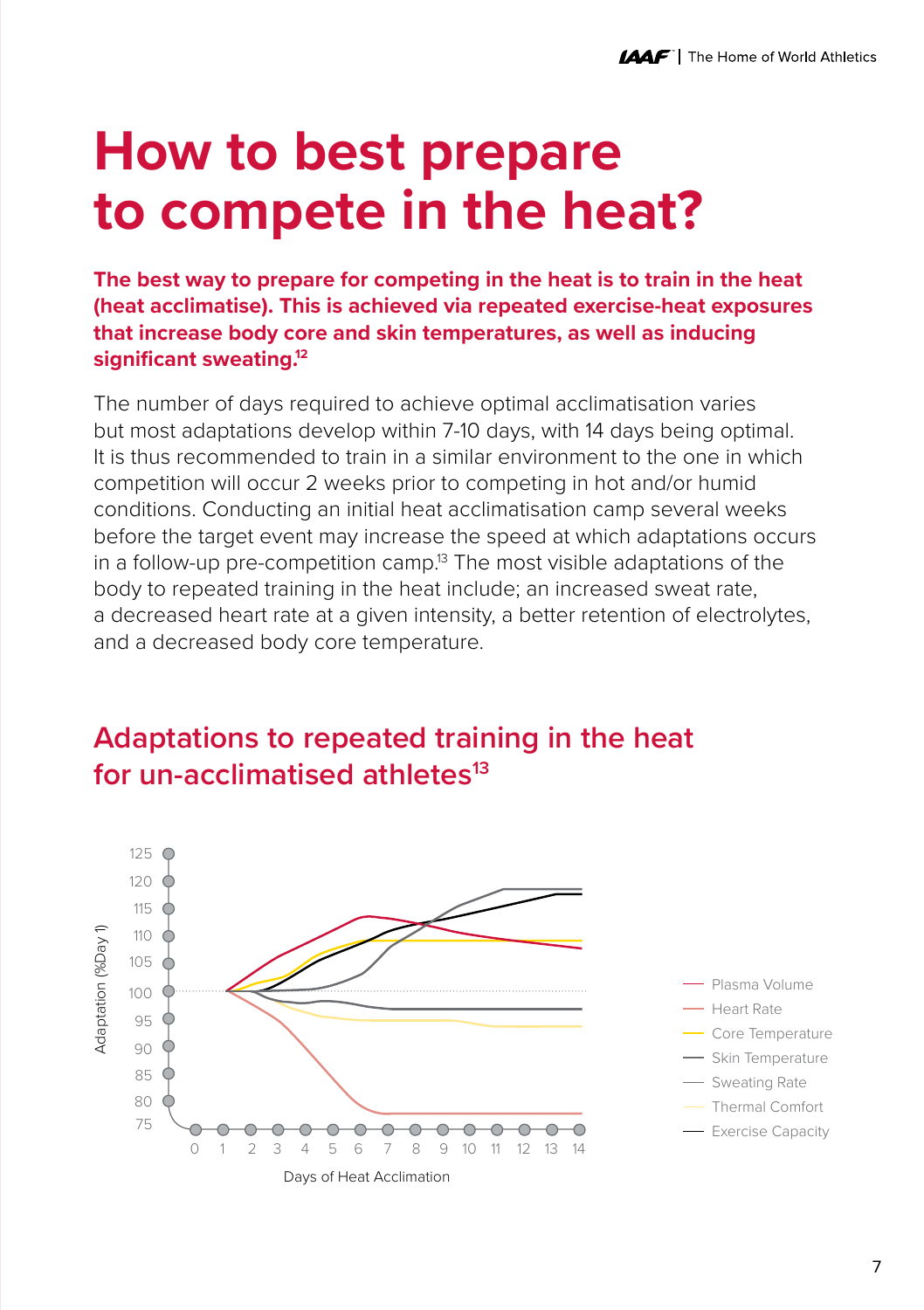### **How and how much will I benefit from heat acclimatisation?**

Heat stress can dramatically decrease endurance performance, but this decrement can be progressively reverted with heat acclimatisation<sup>14</sup>. The magnitude of decrease due to heat stress and the benefit of heat acclimatisation are larger than any other strategies (e.g. altitude camp) when competing in the heat.

Heat acclimatisation may also reduce the risk of heat illness. Thus, heat acclimatisation should be a priority before any event where the conditions may be hot and/or humid, even if the level of heat stress is uncertain. Indeed, heat acclimatisation does not impair performance in cooler environment and may even increase it under some circumstances<sup>15</sup>,<sup>16</sup>.

#### **The impact of heat acclimatisation on cycling**  time trial (TT) performance in the heat<sup>14</sup>

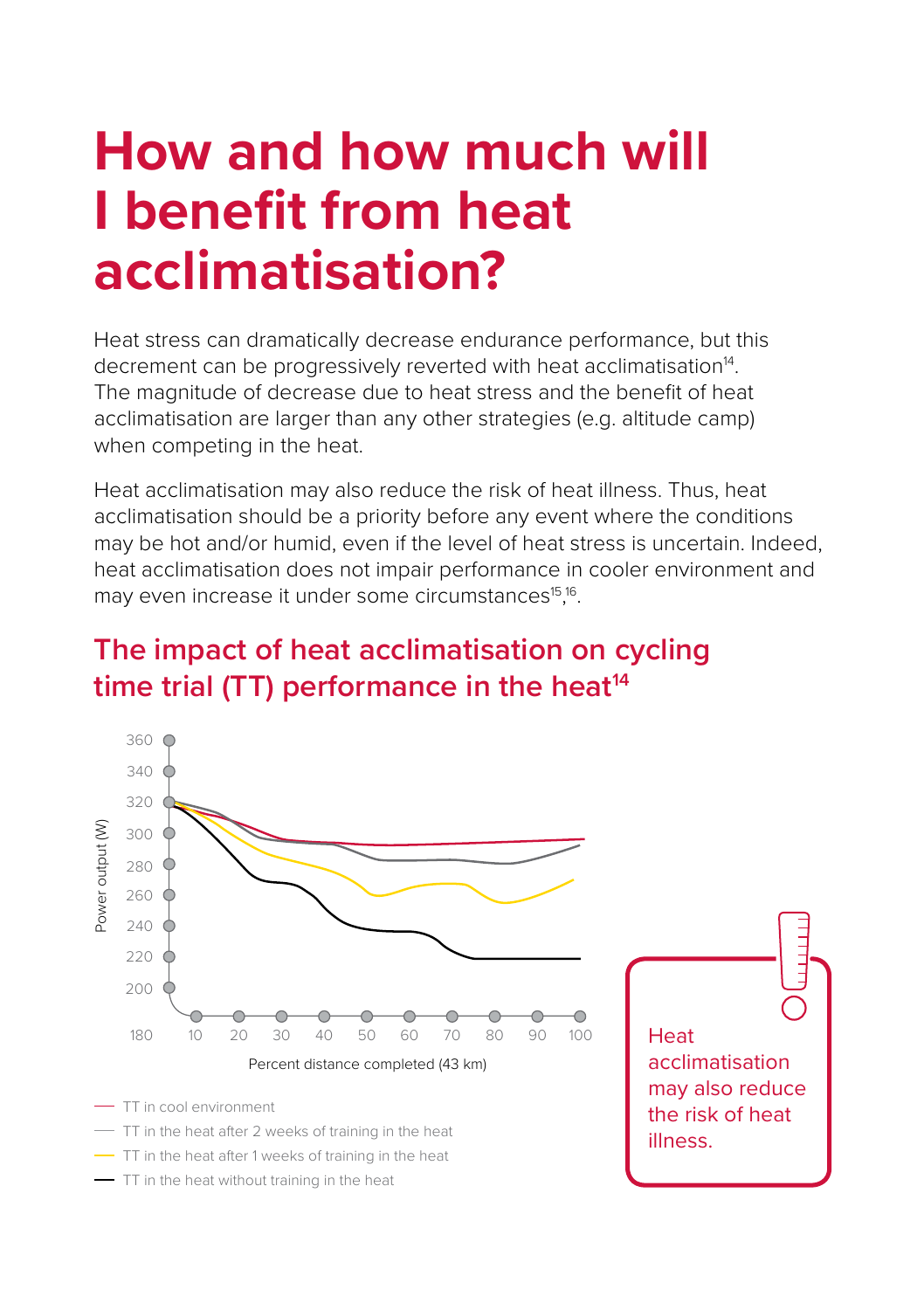### **How to heat acclimatise in a cold country?**

There are a wide variety of approaches that can increase core and skin temperature and stimulate sweating. If it is not possible to train in the same environment as the upcoming competition, some adaptations can be partly acquired by artificially simulating heat during indoor training (environmental chamber if available, or even some heaters and no fan).

It is also possible to use passive heat acclimation techniques such as hot water immersion or sauna bathing for 30-40 minutes pre- or post-training. This approach takes advantage of core temperature being elevated from training and can therefore be combined with extra clothing during training to increase the stimulus. Water temperature should be around 40ºC to induce adaptation while remaining tolerable (this can be easily measured with a floating pool thermometer). Artificial techniques are called heat acclimation. Although not as specific as exercise heat acclimatisation, heat acclimation can be used before travelling to a hot environment to reduce the time required for acclimatisation upon arrival.<sup>17</sup>

#### **ACCLIMATISATION ACCLIMATION HEAT** Natural environment Artificial environment (outdoor/field training)(indoor/laboratory training) Œ ᡕ ↴ Constant work rate Controlled intensity Controlled Self-paced exercise hyperthermia Passive heating **Activity Activity Activity Activity Activity** Work+/- Rest to Football, running etc. Walking at 6 km/h Cycle ergometer at Water immersion. running at 12 km/h 65% Vo2max, heart maintain core or sauna bathing cycle ergometer at rate (eg. 145 bpm) temperature at 185 W, etc. 38.50C **Conditions Conditions Conditions Conditions Conditions** Outdoor (variable) Outdoor (variable) Indoor (400C,40%RH) Indoor (400C,40%RH) Water 40-42<sup>0</sup>C, or Sauna 70-90°C Indoor (400C,40%RH) Indoor (400C,40%RH) **Duration Duration Duration Duration Duration** 60-90 min 60-90 min 60-90 min 60-90 min 45-60 min, or intermittent for 30 min

#### **The different heat acclimatisation methods17**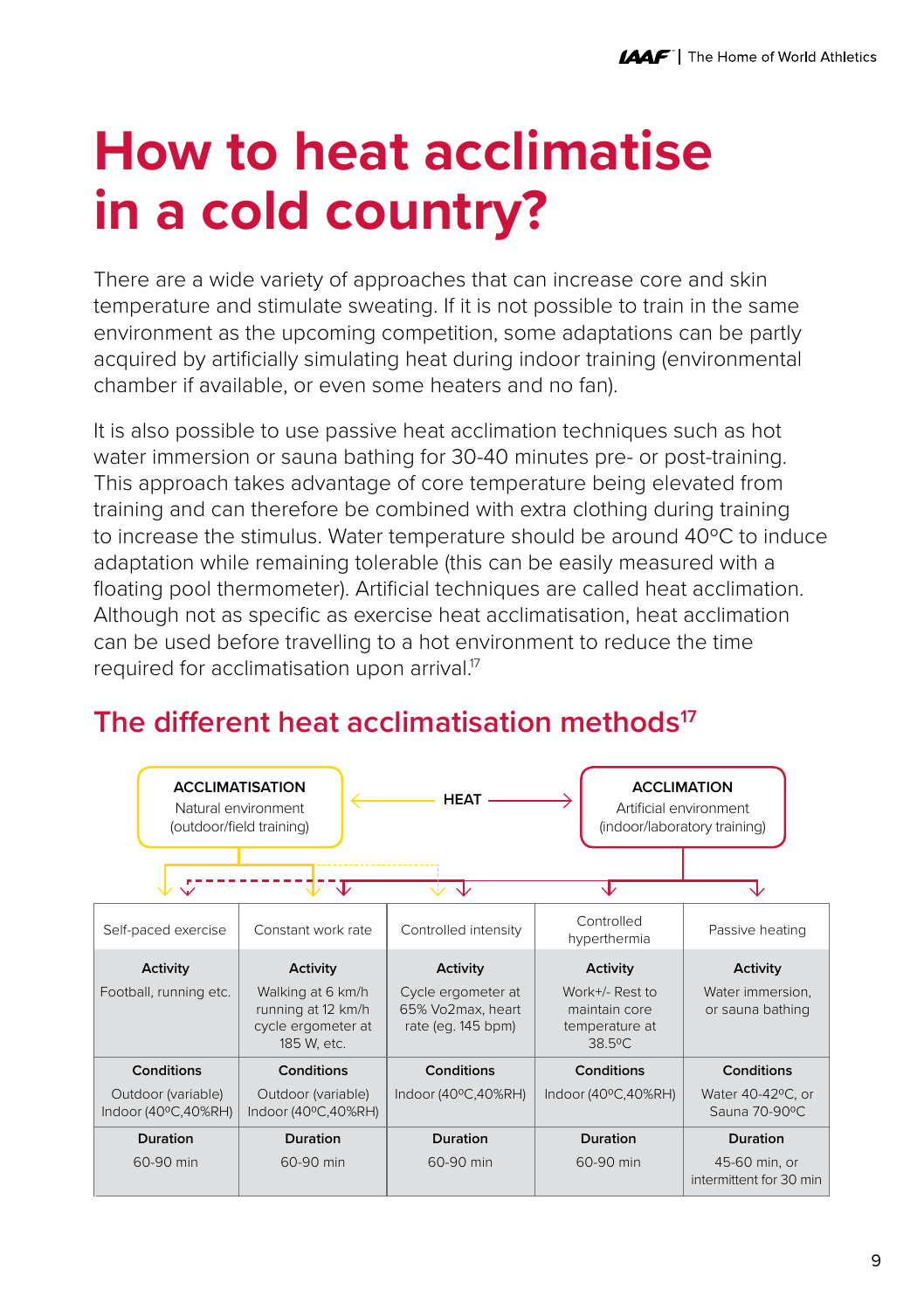## **When to heat acclimatise?**

Despite the benefits of heat acclimatisation, only 15% of the athletes participating in the 2015 IAAF World Championships (Beijing), which were held in a hot and humid environment, prepared by specifically training in the heat ahead of time<sup>18</sup>. Some degree of heat acclimatisation is obtained by regular training, even in cool conditions, but the most efficient method for obtaining all benefits is to train in conditions similar to the upcoming competition. Depending on the travel plan, this can be achieved partially or totally before arriving at the competition venue.

#### **Example of heat acclimatisation strategies depending on travel requirements**

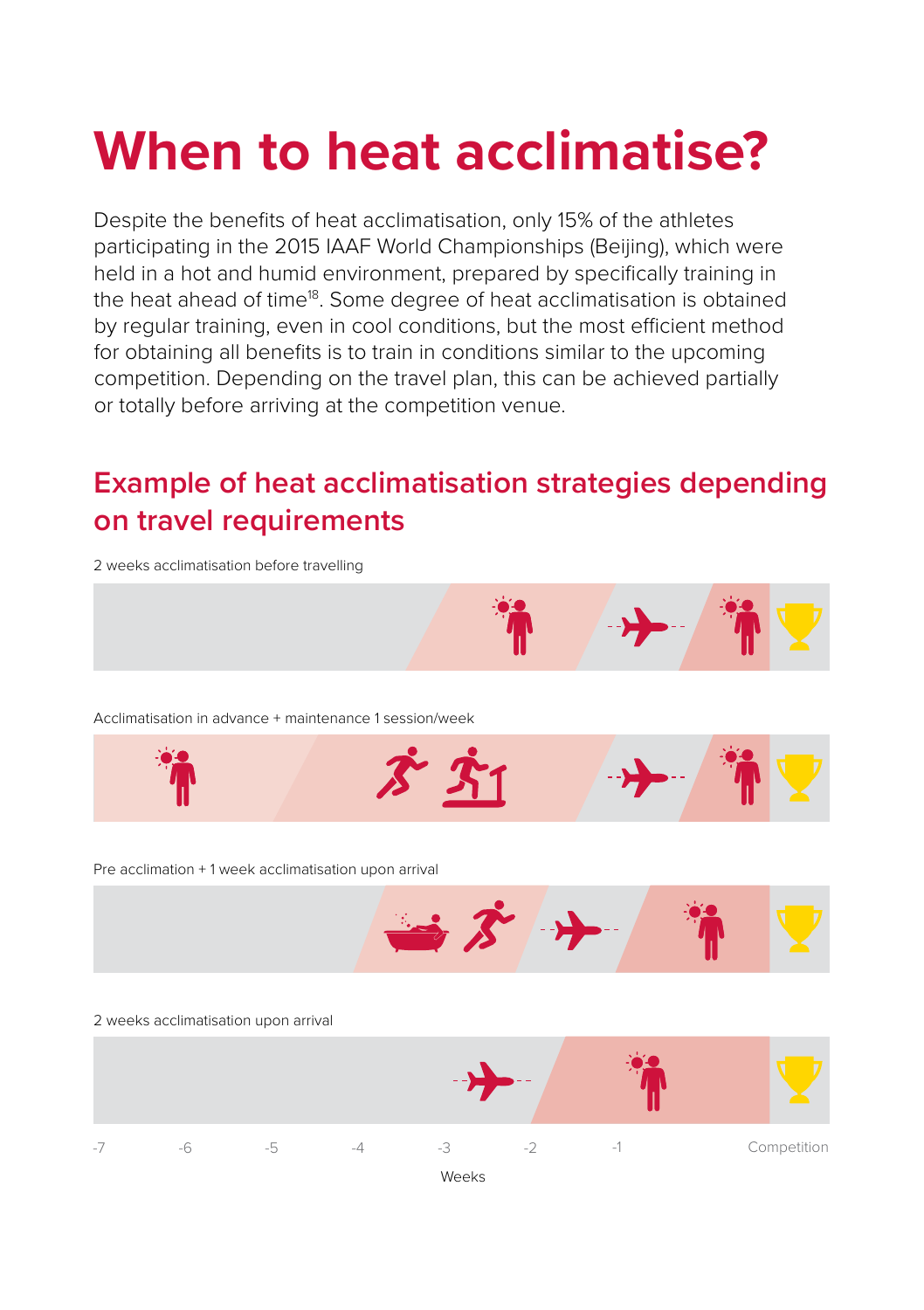### **How does hydration impact on performance?**

Heat dissipation relies on sweat evaporation. However, profuse sweating may lead to progressive dehydration if fluids are not sufficiently replaced.<sup>19-21</sup> Severe dehydration intensifies the rise in whole-body temperature and impairs prolonged exercise performance. This occurs as dehydration negatively impacts the function of the heart by making it more difficult to maintain blood pressure and blood flow to the working muscles and skin (to lose heat). Therefore, enough (see below) hydration prior to and during exercise and in recovery is important for athletes to perform well and ensure their safety in the heat.

#### **Dehydration level when competing in the heat**

**Dehydration can reach ~2-7% of body weight**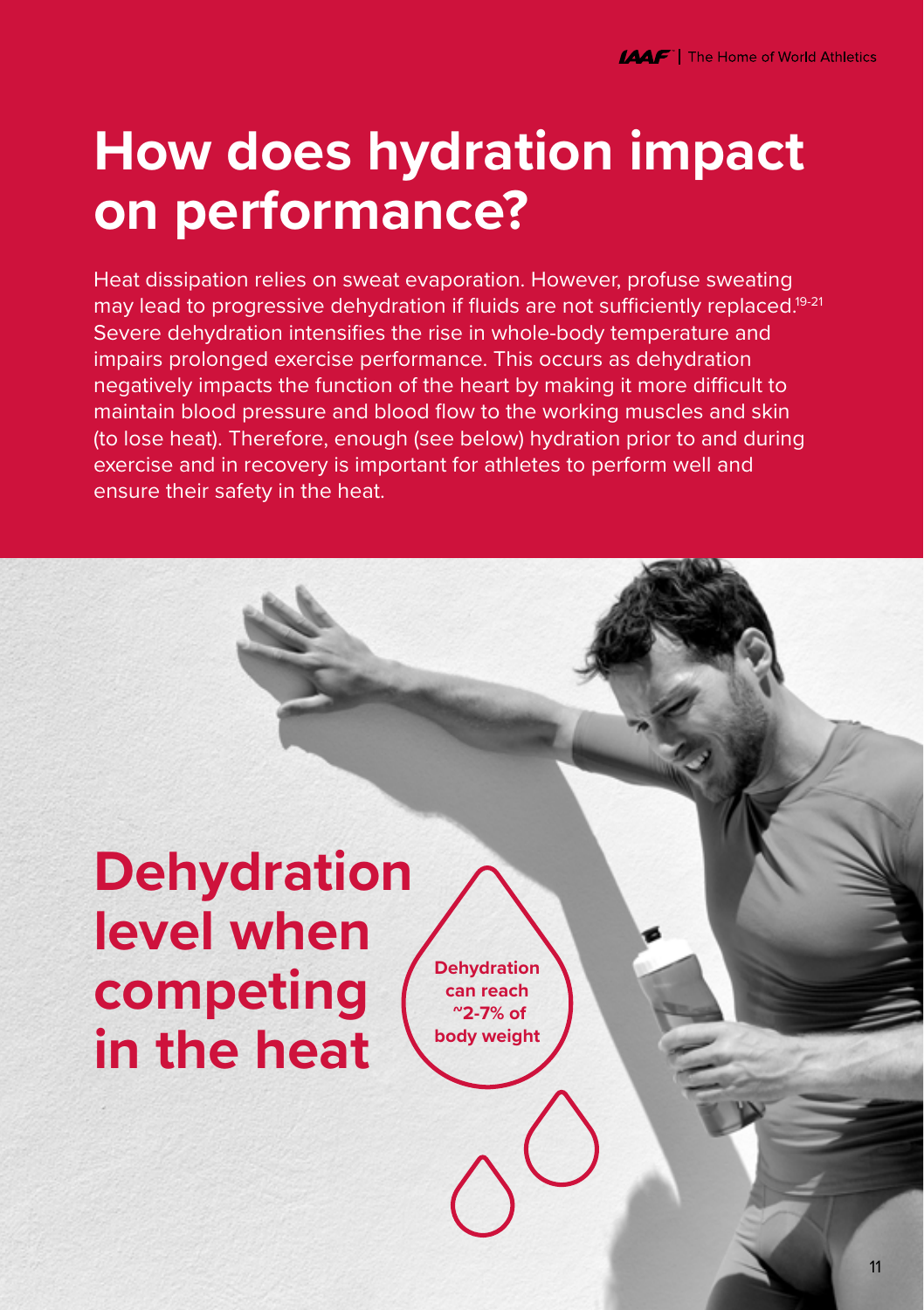### **How much to drink?**

Drinking to thirst is adequate for exercise lasting less than 1-2h in cool environments. However, a planned drinking may optimise performance during activities >90min, particularly in the heat, during high-intensity exercises with high sweat rates (and when carbohydrate intake of 1 g/min is desired).<sup>22</sup> Individuals with high sweat rates and/or those concerned with exercise performance should determine sweat rates under conditions (exercise intensity, pace) and environments similar to that anticipated when competing and tailor drinking to **prevent body mass losses exceeding 2-3%**.

This individual prescription must remain within the limits of the how much fluid can be absorbed by the body (~1.2 L/h). It is also important to recognise that hydration regimens should never result in overhydration, as this can have serious health consequences (so called "hyponatremia", an imbalance of the salts in the body) that can be more severe than dehydration and even lead to death.

Simple techniques such as measuring body weight before and after exercise or evaluating urine colour in the morning (first void) can help athletes assess fluid losses through sweating and estimate hydration needs and status.



 It is also important to recognise that hydration regimens should never result in over-hydration.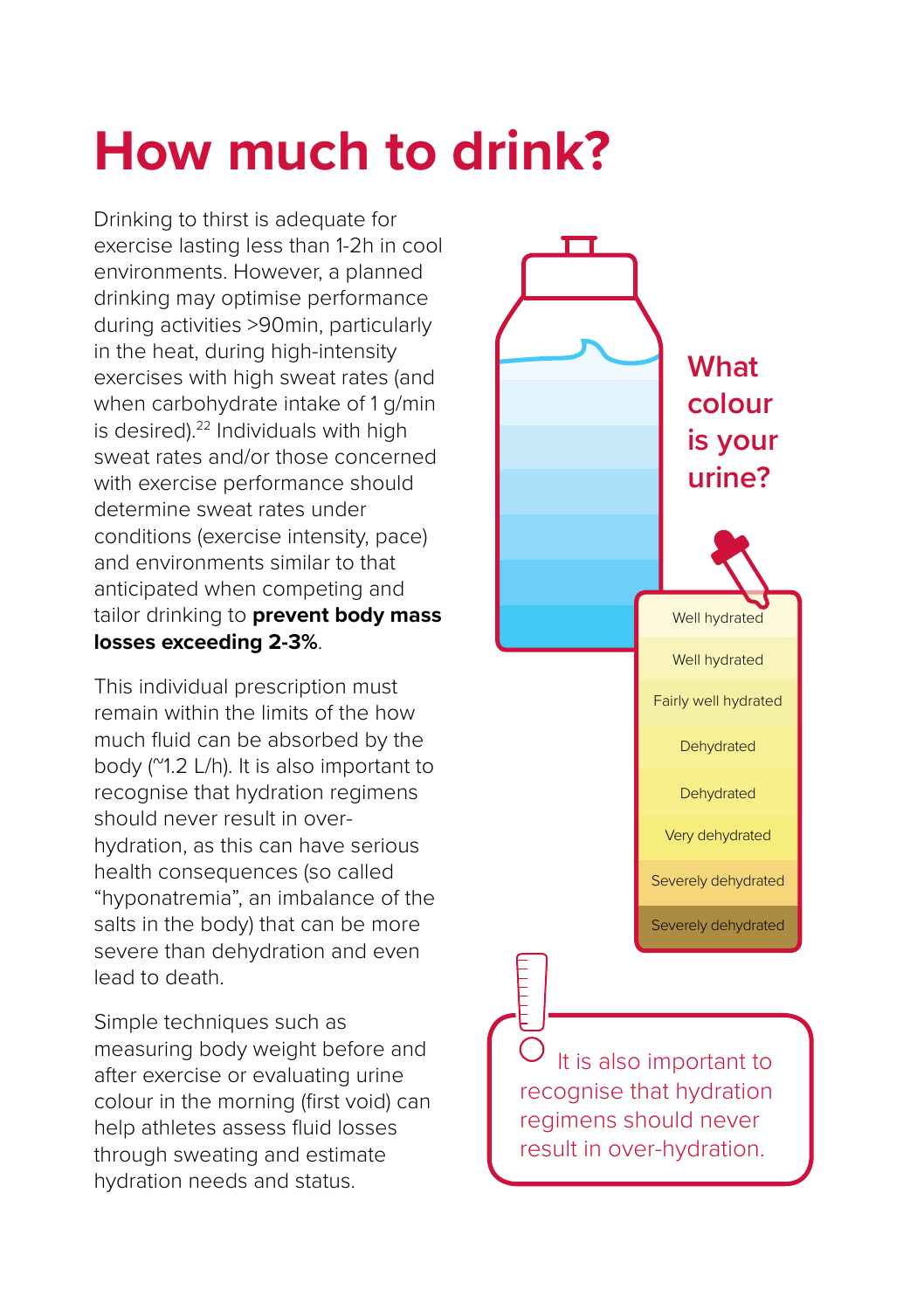### **What to drink?**

Sodium (salt) supplementation during exercise lasting longer than 1 h is recommended for heavy and 'salty' sweaters. Sodium intake may be increased prior to and following hot-weather training and racing. During events, electrolyte tablets or a pinch of salt may be used by athletes tolerating it. It is also advisable to include 30–60 g/h of carbohydrates to drinks for exercise lasting longer than 1 h and up to 90 g/h for events lasting over 2.5 h. This can be achieved through a combination of fluids and solid foods.

**Following training or competing in the heat, recovery drinks should include sodium, carbohydrates and protein to optimise recovery. The preferred method of rehydration is through the consumption of fluids with foods, including salty food.**



#### **Hydration index (i.e. amount of water retained as compared to still water) of common beverages23**

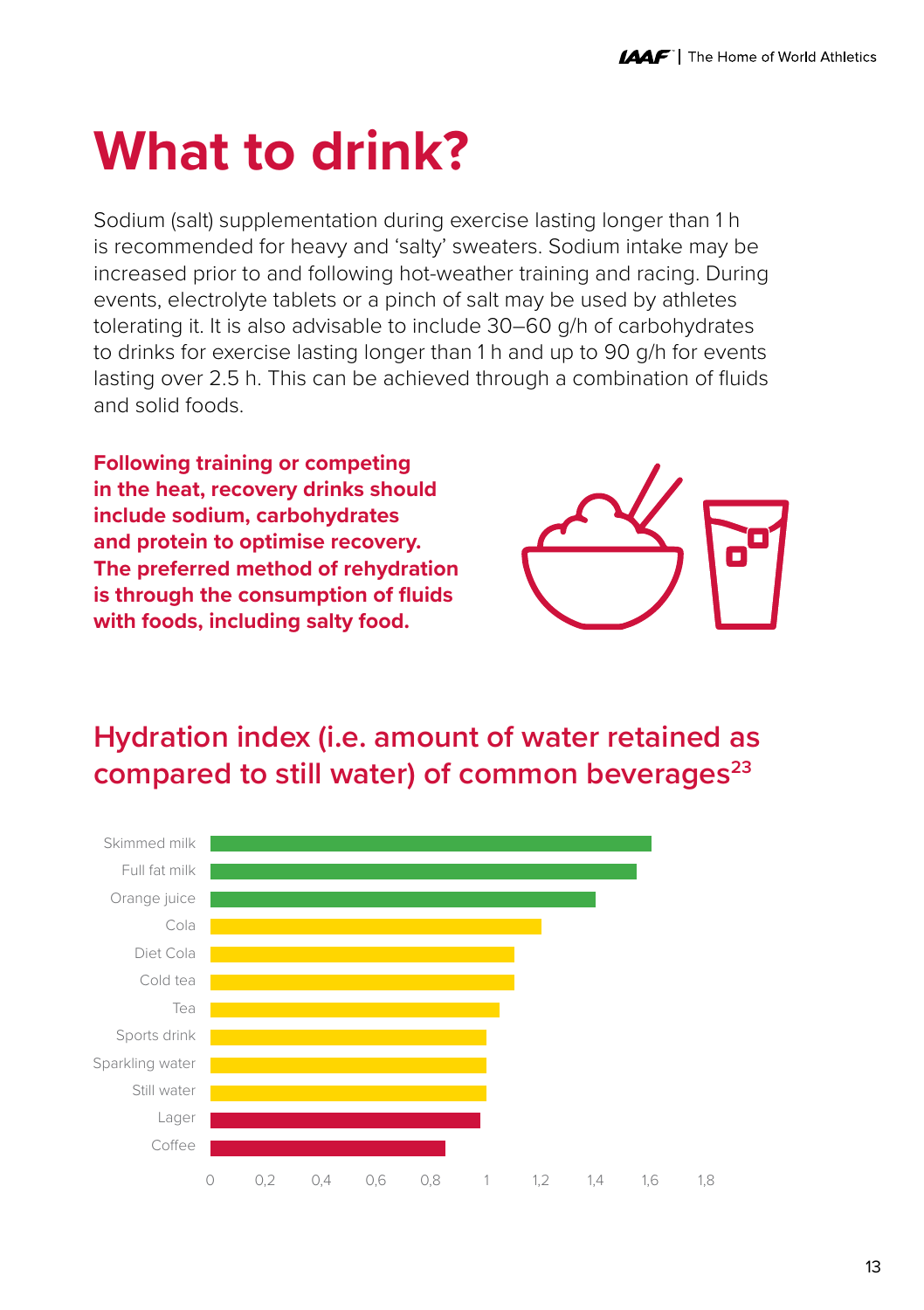### **What about pre and per-cooling?**

Before the start of the event, it is advisable to minimise unnecessary heat exposure and heat gain. Athletes should therefore warm-up in the shade if possible.

**They might also consider external (ice-vests, cold towels, or fanning) and internal (cold fluid or ice slurry ingestion) precooling methods, or a mix of both.**

A practical approach might be the use of commercially available icecooling vests during warm-up, which can provide effective cooling without affecting optimal muscle temperature and function.

During the event, athletes should also protect their eyes by wearing UV ray blocking sun-glasses in a dark tint (i.e. grade 3) and their skin by using non-greasy sun-screen (water-based sun screen should be preferred to oil-based sun-screen that may affect sweating). Lightly coloured clothing can also minimize the effect of the sun's radiation, but clothing should not impair sweat evaporation. Self-dousing water or other cooling techniques that are commonly adopted, rely mostly on individual's beneficial

perception rather than scientifically evident approaches. Any cooling method should be tested and individualised during training and not in competition, to minimise disruption to the athlete.

#### **During warm-up, consider using:**

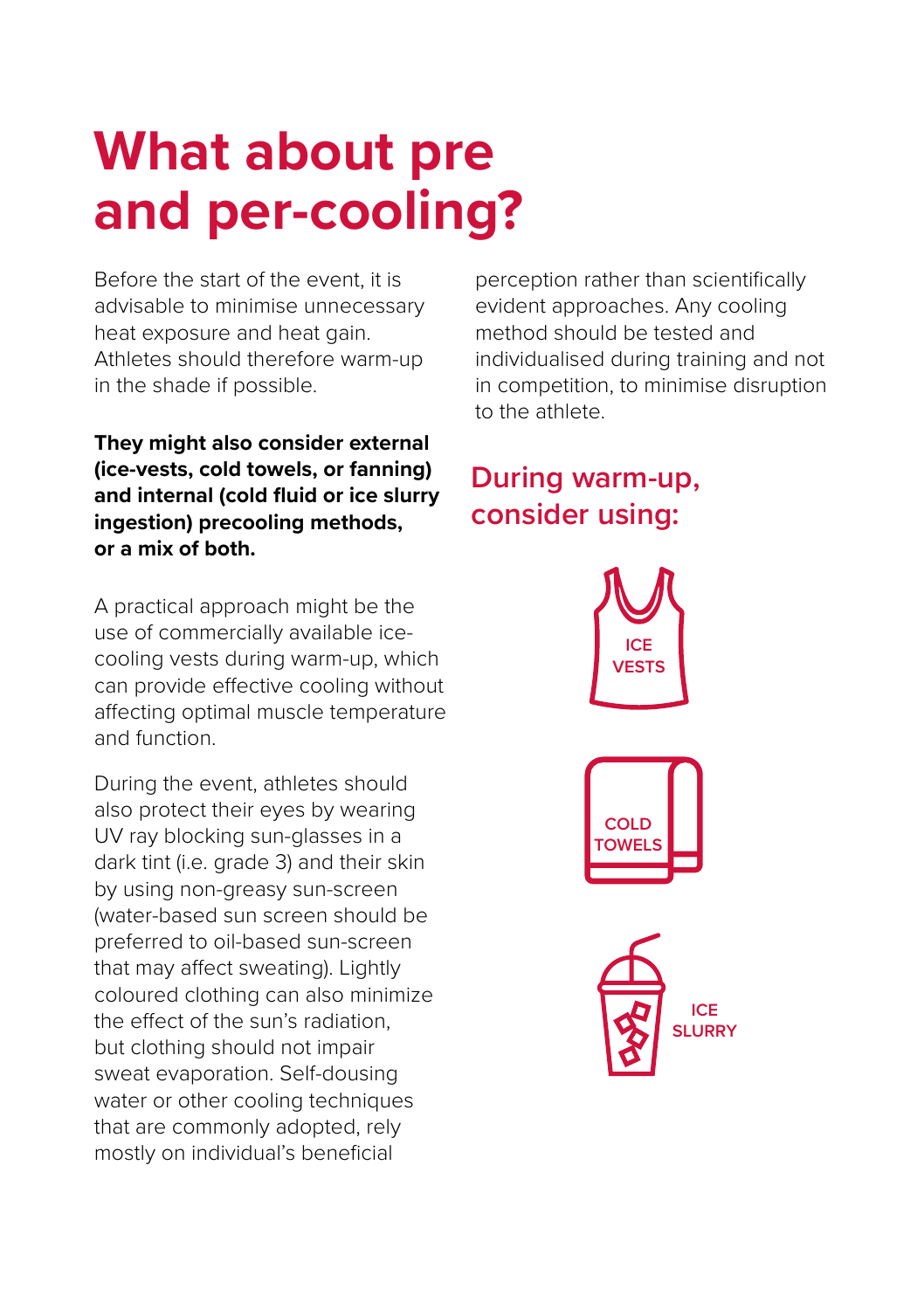#### **References**

- 1. González-Alonso, J., Quistorff, B., Krustrup, P., Bangsbo, J. & Saltin, B. Heat production in human skeletal muscle at the onset of intense dynamic exercise. J Physiol **524 Pt 2**,603–615 (2000).
- 2. Saltin, B., Gagge, A. P. & Stolwijk, J. A. Muscle temperature during submaximal exercise in man. J. Appl. Physiol. **25**, 679–688 (1968).
- 3. Cramer, M. N. & Jay, O. Biophysical aspects of human thermoregulation during heat stress. Auton Neurosci (2016). doi:10.1016/j. autneu.2016.03.001
- 4. Racinais, S., Cocking, S. & Périard, J. D. Sports and environmental temperature: From warmingup to heating-up. Temperature **4**, 227–257 (2017).
- 5. Roberts, M. F. & Wenger, C. B. Control of skin circulation during exercise and heat stress. Med Sci Sports **11**, 36–41 (1979).
- 6. Kerslake, D. M. Factors concerned in the regulation of sweat production in man. J Physiol **127**, 280–296 (1955).
- 7. Dill, D. B., Edwards, H. T., Bauer, P. S. & Levenson, E. J. Physical performance in relation to external temperature. Arbeitsphysiologie 508–518 (1931).
- 8. Rowell, L. B. Human cardiovascular adjustments to exercise and thermal stress. Physiol Rev **54**, 75–159 (1974).
- 9. Périard, J. D. & Racinais, S. Self-paced exercise in hot and cool conditions is associated with the maintenance of %V̇ O2peak within a narrow range. J. Appl. Physiol. **118**, 1258–1265 (2015).
- 10. Guy, J. H., Deakin, G. B., Edwards, A. M., Miller, C. M. & Pyne, D. B. Adaptation to hot environmental conditions: an exploration of the performance basis, procedures and future directions to optimise opportunities for elite athletes. Sports Med **45**, 303–311 (2015).
- 11. Byrne, C., Lee, J. K. W., Chew, S. A. N., Lim, C. L.& Tan, E. Y. M. Continuous thermoregulatory responses to mass-participation distance running in heat. Med Sci Sports Exerc **38**, 803–810 (2006).
- 12. Racinais, S. et al. Consensus recommendations on training and competing in the heat. Scand J Med Sci Sports **25**, 6–19 (2015).
- 13. Périard, J. D., Racinais, S. & Sawka, M. N. Adaptations and mechanisms of human heat acclimation: Applications for competitive athletes and sports. Scand J Med Sci Sports **25**, 20–38 (2015).
- 14. Racinais, S., Périard, J. D., Karlsen, A. & Nybo, L. Effect of heat and heat acclimatization on cycling time trial performance and pacing. Med Sci Sports Exerc **47**, 601–606 (2015).
- 15. Lorenzo, S., Halliwill, J. R., Sawka, M. N. & Minson, C. T. Heat acclimation improves exercise performance. J. Appl. Physiol. **109**, 1140–1147 (2010).
- 16. Racinais, S. et al. Physiological and performance responses to a training camp in the heat in professional Australian football players. Int J Sports Physiol Perform **9**,598–603 (2014).
- 17. Daanen, H. A. M., Racinais, S. & Périard, J. D. Heat Acclimation Decay and Re-Induction: A Systematic Review and Meta-Analysis. Sports Med **48**, 409–430 (2018).
- 18. Périard, J. D. et al. Strategies and factors associated with preparing for competing in the heat: a cohort study at the 2015 IAAF World Athletics Championships. British Journal of Sports Medicine **51**, 264–270 (2017).
- 19. American College of Sports Medicine et al. American College of Sports Medicine position stand. Exercise and fluid replacement. Medicine & Science in Sports & Exercise **39**, 377–390 (2007).
- 20. Maughan, R. J. & Shirreffs, S. M. Dehydration and rehydration in competative sport. Scand J Med Sci Sports **20 Suppl 3**, 40–47 (2010).
- 21. Périard, J. D. et al. Coping with heat stress during match-play tennis: does an individualised hydration regimen enhance performance and recovery? British Journal of Sports Medicine **48 Suppl 1**, i64–70 (2014).
- 22. Kenefick, R. W. Drinking Strategies: Planned Drinking Versus Drinking to Thirst. Sports Med **48**, 31–37 (2018).
- 23. Maughan, R. J. et al. A randomized trial to assess the potential of different beverages to affect hydration status: development of a beverage hydration index. Am J Clin Nutr **103**, 717–723 (2016).